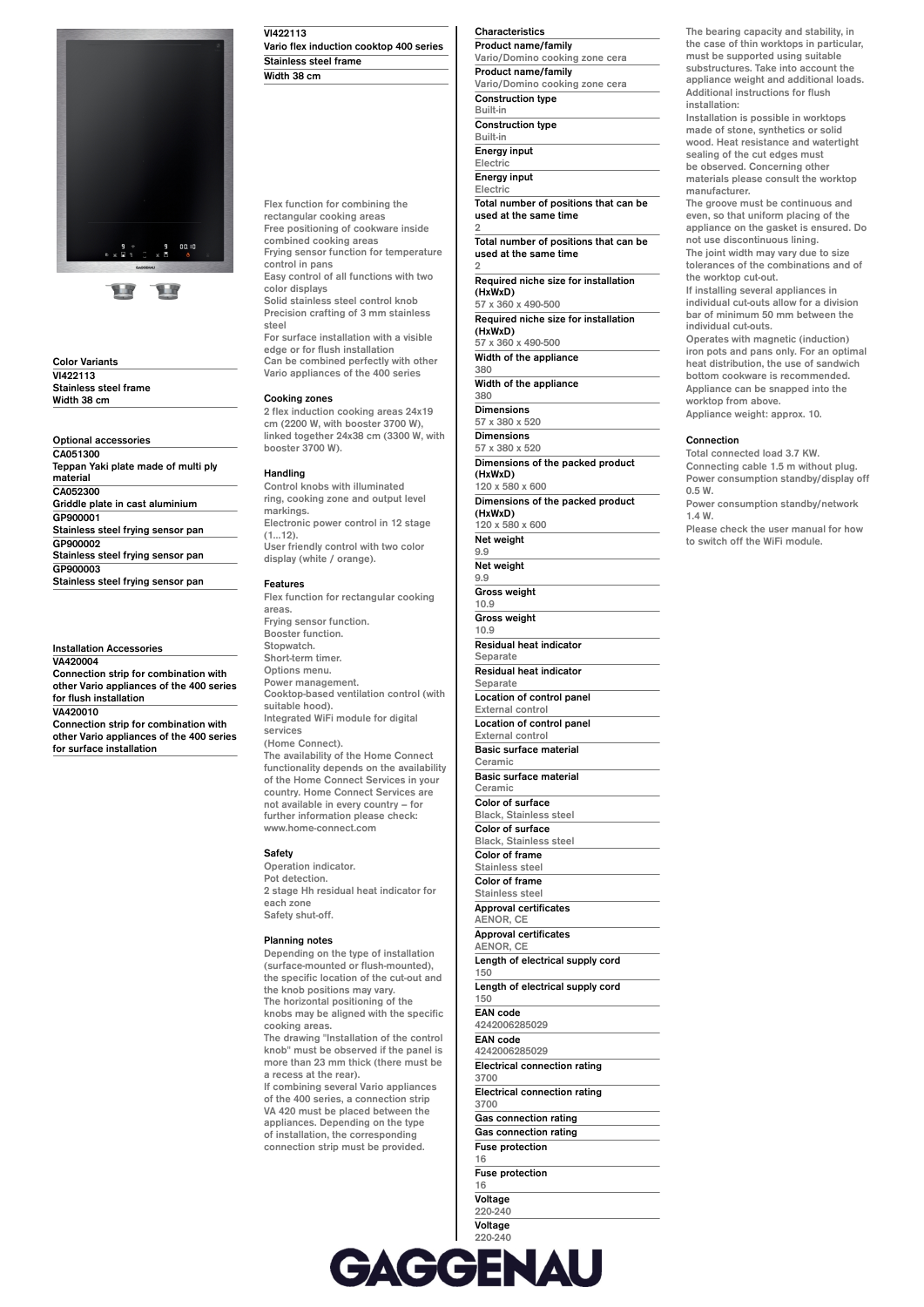**VI422113 Vario flex induction cooktop 400 series Stainless steel frame Width 38 cm**

**created on 2022-06-14 Page 2**

Installation of the control knob; flush installation



measurements in mm





Installation of the control knob; surface mounting









measurements in mm